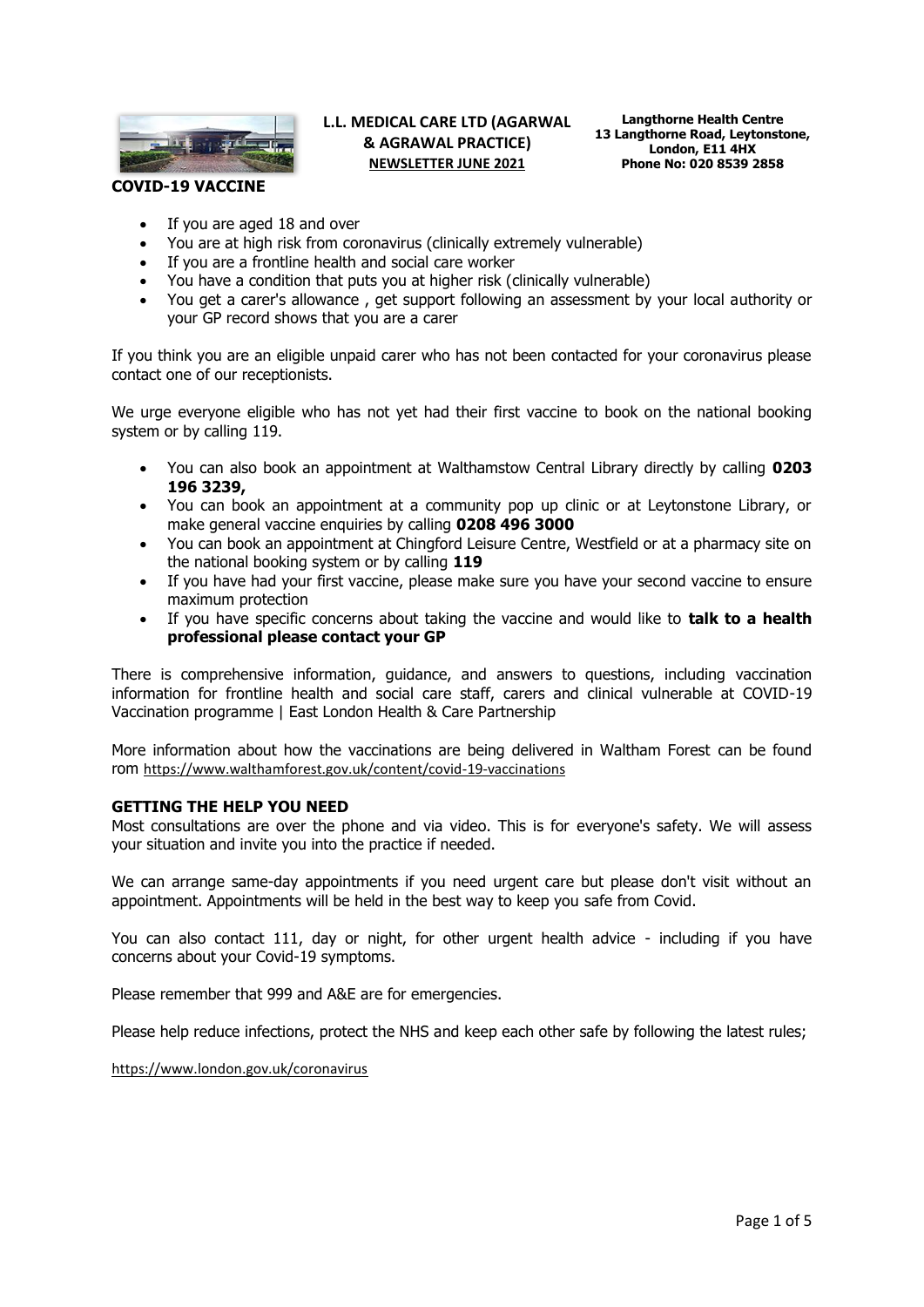

We are sending out patients to the Covid-19 vaccination hub at;

Walthamstow Library, Central Library High Street, London E17 7JN

# **L.L. Medical Care Ltd. (Agarwal & Agrawal Practice)**

- 1. Walk from L.L, Medical Care Ltd (Langthorne Medical Centre) to Millais Road (Stop T)
- 2. Bus: Take 97 Chingford Station
- 3. Leave: Millais Road (Stop T)
- 4. Arrive: Walthamstow Market Walthamstow (Stop G)
- 5. Previous stop is Walthamstow Central Station
- 6. If you reach Jewel Road (Stop BA), you've gone too far
- 7. Walk from Walthamstow Market Walthamstow (Stop G) to Destination Location



#### **B Walthamstow Library, Central Library High Street, London E17 7JN**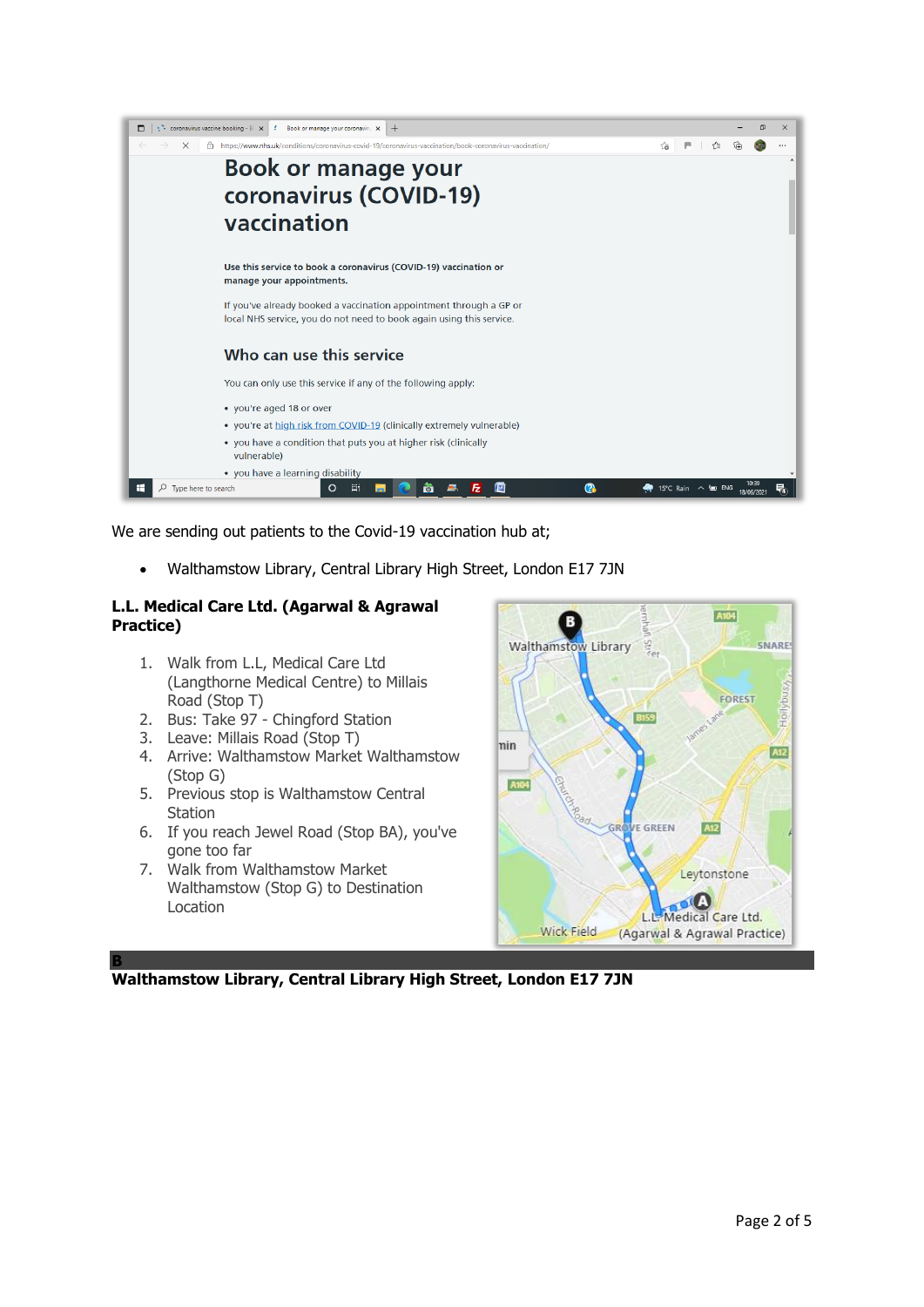## **"HOW THE NHS AND CARE SERVICES USE YOUR INFORMATION**

L.L. Medical Care Ltd. (Agarwal & Agrawal Practice**)** is one of many organisations working in the health and care system to improve health care for patients.

Whenever you use a health or care service, such as attending Surgery for a consultation, Accident & Emergency or using Community Care services, important information about you is collected in a patient record for that service. Collecting this information helps to ensure you get the best possible care and treatment.

The information collected about you when you use these services can also be used and provided to other organisations for purposes beyond your individual care, for instance to help with:

- Improving the quality and standards of care provided
- Research into the development of new treatments
- Preventing illness and diseases
- Monitoring safety
- Planning services

This may only take place when there is a clear legal basis to use this information. All these uses help to provide better health and care for you, your family and future generations. Confidential patient information about your health and care is **only used** like this where allowed by law.

Most of the time, anonymised data is used for research and planning so that you cannot be identified in which case your confidential patient information isn't needed.

You have a choice about whether you want your confidential patient information to be used in this way. If you are happy with this use of information you do not need to do anything. If you do choose to opt out your confidential patient information will still be used to support your individual care.

To find out more or to register your choice to opt out, please visit [www.nhs.uk/your-nhs-data](http://www.nhs.uk/your-nhs-data-matters)[matters.](http://www.nhs.uk/your-nhs-data-matters) On this web page you will:

- See what is meant by confidential patient information
- Find examples of when confidential patient information is used for individual care and examples of when it is used for purposes beyond individual care
- Find out more about the benefits of sharing data
- Understand more about who uses the data
- Find out how your data is protected
- Be able to access the system to view, set or change your opt-out setting
- Find the contact telephone number if you want to know any more or to set/change your optout by phone
- See the situations where the opt-out will not apply

You can also find out more about how patient information is used at:

- <https://www.hra.nhs.uk/information-about-patients/> (which covers health and care research)
- <https://understandingpatientdata.org.uk/what-you-need-know> (which covers how and why patient information is used, the safeguards and how decisions are made)

You can select your opt-out by going here:<https://www.nhs.uk/your-nhs-data-matters/>

You can change your mind about your choice at any time.

Data being used or shared for purposes beyond individual care does not include your data being shared with insurance companies or used for marketing purposes and data would only be used in this way with your specific agreement.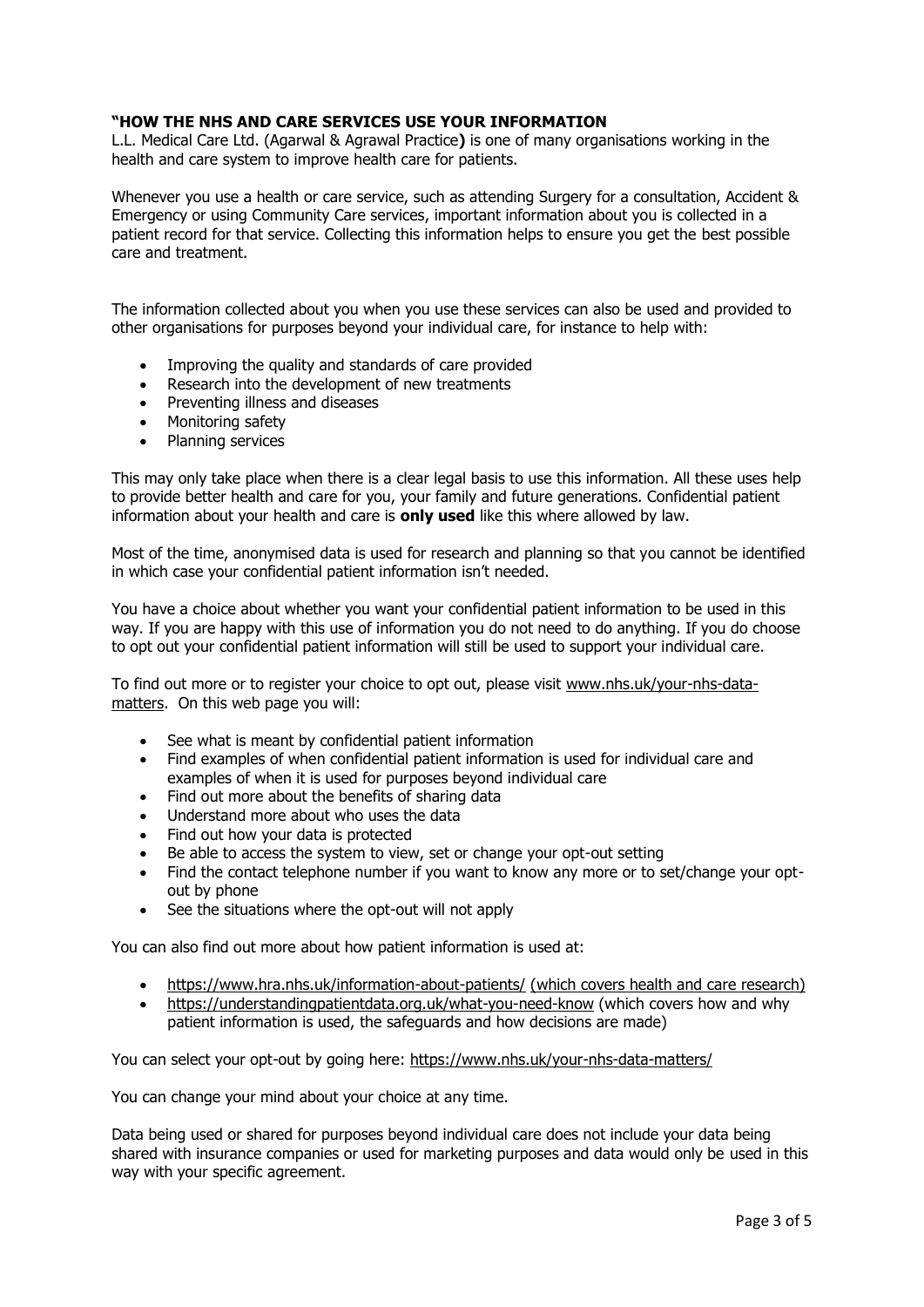## **OPTING OUT**

If you don't want your identifiable patient data to be shared for purposes except for your own care, you can opt-out by registering a Type 1 Opt-out or a National Data Opt-out, or both. These opt-outs are different and they are explained in more detail below. Your individual care will not be affected if you opt out using either option.

### **TYPE 1 OPT-OUT (OPTING OUT OF NHS DIGITAL COLLECTING YOUR DATA)**

If you do not want your identifiable patient data to be shared outside of the GP practice for purposes except your own care, you can register an opt-out with L.L Medical Care Ltd (Agarwal & Agrawal Practice). This is known as a Type 1 Opt-out.

Type 1 Opt-outs were introduced in 2013 for data sharing from GP practices, but may be discontinued in the future as a new opt-out has since been introduced to cover the broader health and care system, called the National Data Opt-out. If this happens, patients who have registered a Type 1 Opt-out will be informed. There is more information about National Data Opt-outs below.

NHS Digital will not collect any patient data for patients who have already registered a Type 1 Opt-in line with current policy. If this changes patients who have registered a Type 1 Opt-out will be informed.

If you do not want your patient data shared with NHS Digital for the purposes above, you can register a Type 1 Opt-out with L.L Medical Care Ltd (Agarwal & Agrawal Practice). You can register a Type 1 Opt-out at any time. You can also change your mind at any time and withdraw a Type 1 Opt-out.

Data sharing with NHS Digital will start on 1 July 2021.

If you have already registered a Type 1 Opt-out with L.L Medical Care Ltd (Agarwal & Agrawal Practice) your data will not be shared with NHS Digital.

If you wish to register a Type 1 Opt-out with L.L Medical Care Ltd (Agarwal & Agrawal Practice) before data sharing starts with NHS Digital. If you have previously registered a Type 1 Opt-out and you would like to withdraw this, [you can also use the form to do this.](http://www.llmedicareagarwal.co.uk/Website%20Documents/Type_1_Opt_out_form.pdf) You can send the form by post or email to L.L Medical Care Ltd (Agarwal & Agrawal Practice) or call **03003 035678** for a form to be sent out to you.

If you register a Type 1 Opt-out after your patient data has already been shared with NHS Digital, no more of your data will be shared with NHS Digital. NHS Digital will however still hold the patient data which was shared with them before you registered the Type 1 Opt-out.

If you do not want NHS Digital to share your identifiable patient data (personally identifiable data in the diagram above) with anyone else for purposes beyond your own care, then you can also register a National Data Opt-out.

## **TYPE 1 OPT-OUT (OPTING OUT OF NHS DIGITAL COLLECTING YOUR DATA)**

This applies to identifiable patient data about your health which is called confidential patient information. If you don't want your confidential patient information to be shared by NHS Digital with other organisations for purposes except your own care - either GP data, or other data it holds, such as hospital data - you can register a National Data Opt-out.

If you have registered a National Data Opt-out, NHS Digital won't share any confidential patient information about you with other organisations, unless there is an exemption to this, such as where there is a legal requirement or where it is in the public interest to do so, such as helping to manage contagious diseases like coronavirus. You can find out more about exemptions on the NHS website.